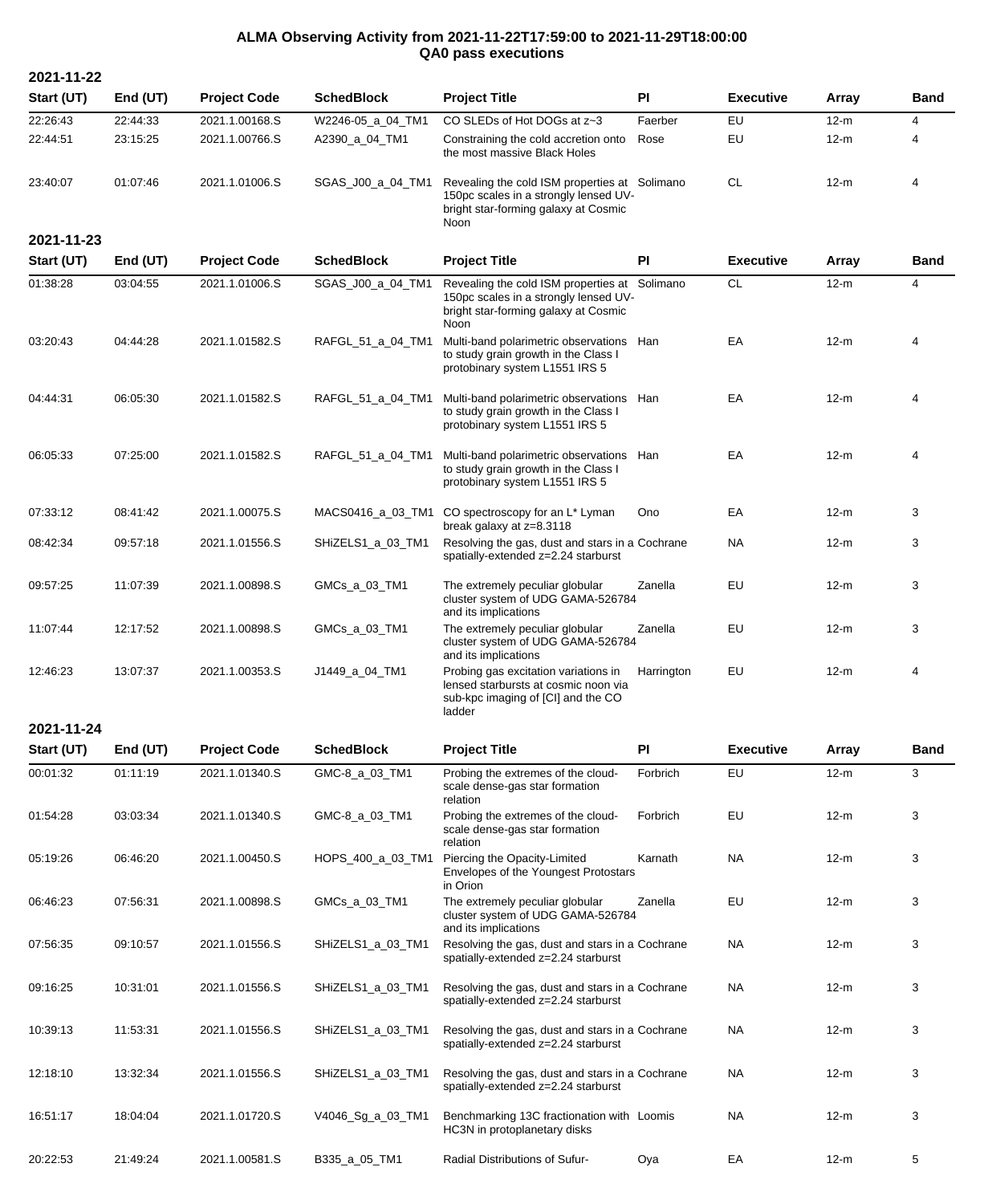|            |          |                     |                    | Bearing Species in Disk Forming<br>Regions                                                                                   |            |                  |        |                |
|------------|----------|---------------------|--------------------|------------------------------------------------------------------------------------------------------------------------------|------------|------------------|--------|----------------|
| 20:43:46   | 22:08:08 | 2021.1.01041.S      | SS_433_w_a_04_7M   | High-resolution radio continuum<br>observations of the knots in W50 - A<br>PeVatron accelerator driven by SS<br>433's jets   | Tsuji      | EA               | $7-m$  | 4              |
| 21:53:48   | 22:11:33 | 2021.1.01137.S      | HIP 9344 a 06 TM1  | Resolving Planet Suppression in<br>Circumbinaries During the Disk<br><b>Hosting Phase</b>                                    | Miley      | EA               | $12-m$ | 6              |
| 22:43:27   | 23:26:41 | 2021.1.01683.S      | SDSS_J22_c_04_7M   | The total molecular gas content of the Ramakrishnan<br>most luminous QSO 2s at $0.4 < z <$<br>0.8                            |            | CL               | $7-m$  | 4              |
| 23:03:40   | 23:23:58 | 2021.1.00353.S      | j0116-B4_a_04_TM1  | Probing gas excitation variations in<br>lensed starbursts at cosmic noon via<br>sub-kpc imaging of [CI] and the CO<br>ladder | Harrington | EU               | $12-m$ | 4              |
| 23:30:52   | 00:51:28 | 2021.1.01142.S      | J0046+00_a_04_7M   | The cold molecular medium across<br>Enormous Ly-alpha Nebulae: studying<br>clustered galaxy formation with<br>ALMA+ACA       | Emonts     | <b>NA</b>        | $7-m$  | 4              |
| 2021-11-25 |          |                     |                    |                                                                                                                              |            |                  |        |                |
| Start (UT) | End (UT) | <b>Project Code</b> | <b>SchedBlock</b>  | <b>Project Title</b>                                                                                                         | PI         | <b>Executive</b> | Array  | Band           |
| 00:03:20   | 01:11:37 | 2021.1.01002.S      | J0225 a 03 TM1     | Detailed Gas Kinematics and<br>Morphologies of the Highest-redshift<br>Jellyfish Galaxy Candidates at z=1.6                  | Noble      | NA.              | $12-m$ | 3              |
| 01:27:23   | 02:52:26 | 2021.1.00766.S      | Abell_25_a_05_TM1  | Constraining the cold accretion onto<br>the most massive Black Holes                                                         | Rose       | EU               | $12-m$ | 5              |
| 01:32:55   | 02:53:51 | 2021.1.01142.S      | $JO046+00$ a 04 7M | The cold molecular medium across<br>Enormous Ly-alpha Nebulae: studying<br>clustered galaxy formation with<br>ALMA+ACA       | Emonts     | NA.              | $7-m$  | 4              |
| 03:05:58   | 03:41:58 | 2021.1.01582.S      | RAFGL_51_a_04_TM1  | Multi-band polarimetric observations Han<br>to study grain growth in the Class I<br>protobinary system L1551 IRS 5           |            | EA               | $12-m$ | 4              |
| 03:48:34   | 05:12:26 | 2021.1.01582.S      | RAFGL_51_a_04_TM1  | Multi-band polarimetric observations Han<br>to study grain growth in the Class I<br>protobinary system L1551 IRS 5           |            | EA               | $12-m$ | 4              |
| 04:42:31   | 05:14:34 | 2021.1.00927.S      | Betelgeu_b_06_7M   | The fall and rise of Betelgeuse: diving Agliozzo<br>in its ejecta with ACA                                                   |            | EU               | $7-m$  | 6              |
| 05:12:30   | 06:31:57 | 2021.1.01582.S      | RAFGL_51_a_04_TM1  | Multi-band polarimetric observations Han<br>to study grain growth in the Class I<br>protobinary system L1551 IRS 5           |            | EA               | $12-m$ | 4              |
| 05:14:38   | 05:38:19 | 2021.1.00927.S      | Betelgeu_b_07_7M   | The fall and rise of Betelgeuse: diving Agliozzo<br>in its ejecta with ACA                                                   |            | EU               | $7-m$  | $\overline{7}$ |
| 05:38:23   | 07:01:14 | 2021.1.00536.S      | L1527_a_06_7M      | Role of ambipolar diffusion in disk<br>formation around protostars                                                           | Yen        | EA               | $7-m$  | 6              |
| 06:32:00   | 06:43:38 | 2021.1.01582.S      | RAFGL_51_a_04_TM1  | Multi-band polarimetric observations Han<br>to study grain growth in the Class I<br>protobinary system L1551 IRS 5           |            | EA               | $12-m$ | 4              |
| 07:01:18   | 08:20:13 | 2021.1.01706.S      | S284_a_1_06_7M     | Core mass function in the lowest<br>metallicity star-forming region in the<br>Galaxy                                         | Cheng      | <b>NA</b>        | $7-m$  | 6              |
| 07:07:35   | 08:28:32 | 2021.1.01123.L      | MWC758_a_07_TM1    | exoALMA                                                                                                                      | Teague     | EA EU NA         | $12-m$ | $\overline{7}$ |
| 08:20:18   | 09:38:55 | 2021.1.01706.S      | S284_a_1_06_7M     | Core mass function in the lowest<br>metallicity star-forming region in the<br>Galaxy                                         | Cheng      | NA.              | $7-m$  | 6              |
| 08:28:35   | 10:01:41 | 2021.1.01123.L      | SY_Cha_a_07_TM1    | exoALMA                                                                                                                      | Teague     | EA EU NA         | 12-m   | $\overline{7}$ |
| 09:58:43   | 11:32:48 | 2021.1.00439.S      | NGC4038_a_07_7M    | How do clouds regulate star<br>formation? A detailed view of the<br>Antennae merger                                          | Wilson     | <b>NA</b>        | $7-m$  | $\overline{7}$ |
| 10:10:26   | 11:42:58 | 2021.1.01123.L      | SY_Cha_a_07_TM1    | exoALMA                                                                                                                      | Teague     | EA EU NA         | $12-m$ | 7              |
| 12:03:53   | 12:26:06 | 2021.1.00499.S      | PJ113921_a_06_TM1  | Probing Gas, Dust, Stars, and Star<br>Formation Activity down to 100-pc<br>Scales using Strong Gravitational<br>Lensing      | Kamieneski | <b>NA</b>        | $12-m$ | 6              |
| 12:35:07   | 12:56:33 | 2021.1.00353.S      | J1449_a_04_TM1     | Probing gas excitation variations in<br>lensed starbursts at cosmic noon via<br>sub-kpc imaging of [CI] and the CO<br>ladder | Harrington | EU               | $12-m$ | 4              |
| 12:56:26   | 14:16:26 | 2021.1.01616.L      | LEDA_837_a_06_7M   | ALMA JELLY - Survey of Nearby<br>Jellyfish and Ram Pressure Stripped<br>Galaxies                                             | Jachym     | EA EU NA         | $7-m$  | 6              |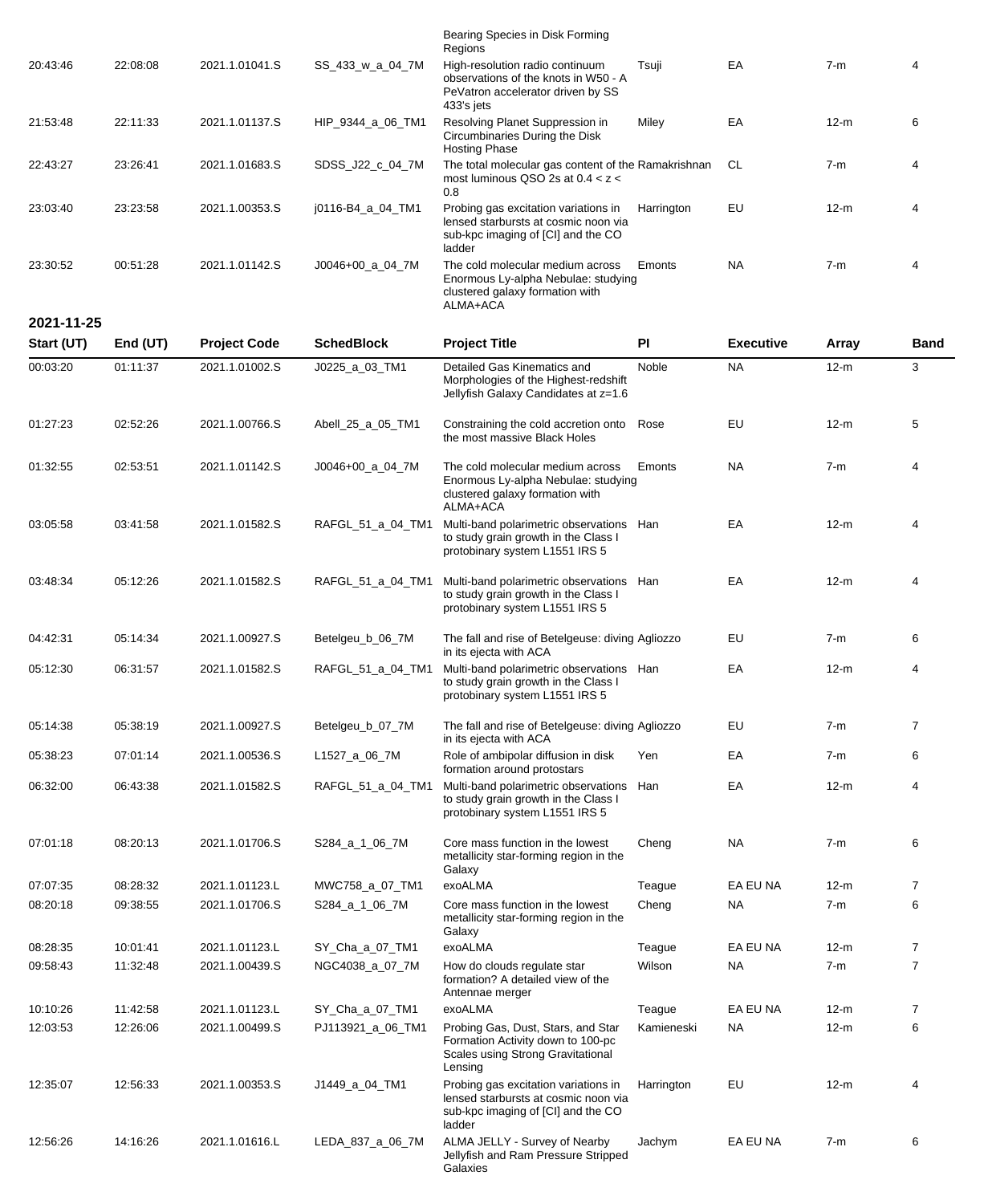| 14:17:20 | 15:04:49 | 2021.1.00621.S | HD138813_a_07_7M   | Are CO-rich debris disks primordial or Cataldi<br>secondary?                                                           |               | EA        | $7-m$  |   |
|----------|----------|----------------|--------------------|------------------------------------------------------------------------------------------------------------------------|---------------|-----------|--------|---|
| 15:04:53 | 16:11:53 | 2021.1.01616.L | LEDA 309 a 06 7M   | ALMA JELLY - Survey of Nearby<br>Jellyfish and Ram Pressure Stripped<br>Galaxies                                       | Jachvm        | EA EU NA  | $7-m$  | 6 |
| 21:46:55 | 22:54:36 | 2019.1.00863.T | GRB21110 b 03 TM1  | Unveiling the First Short GRB<br>Millimeter Afterglows with ALMA                                                       | Fong          | <b>NA</b> | $12-m$ |   |
| 23:10:42 | 00:30:59 | 2021.1.01142.S | $JO046+00$ a 04 7M | The cold molecular medium across<br>Enormous Ly-alpha Nebulae: studying<br>clustered galaxy formation with<br>ALMA+ACA | <b>Emonts</b> | <b>NA</b> | $7-m$  | 4 |
| 23:19:08 | 00:22:42 | 2021.1.01116.S | helms59 a 06 TM1   | Chemistry in Feedback Environments Riechers<br>in the Early Universe                                                   |               | <b>NA</b> | $12-m$ | 6 |

**2021-11-26**

| Start (UT) | End $(UT)$ | <b>Project Code</b> | <b>SchedBlock</b> | <b>Project Title</b>                                                                                                         | PI         | <b>Executive</b> | Array  | <b>Band</b> |
|------------|------------|---------------------|-------------------|------------------------------------------------------------------------------------------------------------------------------|------------|------------------|--------|-------------|
| 00:28:39   | 01:31:43   | 2021.1.01116.S      | helms59_a_06_TM1  | Chemistry in Feedback Environments Riechers<br>in the Early Universe                                                         |            | <b>NA</b>        | $12-m$ | 6           |
| 00:31:02   | 01:51:48   | 2021.1.01142.S      | J0046+00_a_04_7M  | The cold molecular medium across<br>Enormous Ly-alpha Nebulae: studying<br>clustered galaxy formation with<br>ALMA+ACA       | Emonts     | <b>NA</b>        | $7-m$  | 4           |
| 01:45:42   | 03:12:30   | 2021.1.01065.S      | N13_PDR_a_06_TM1  | The First Ever Low Metallicity PDR<br>Benchmark: Revealing the CO-Dark<br>H <sub>2</sub>                                     | Sandstrom  | <b>NA</b>        | $12-m$ | 6           |
| 02:04:16   | 03:27:14   | 2021.1.00531.S      | NGC_1313_a_06_7M  | Nature of the UltraLuminous X-ray<br>source (ULX) bubbles powered by<br>fast outflows                                        | Mizumoto   | EA               | $7-m$  | 6           |
| 03:23:40   | 04:47:55   | 2021.1.01582.S      | RAFGL_51_a_04_TM1 | Multi-band polarimetric observations Han<br>to study grain growth in the Class I<br>protobinary system L1551 IRS 5           |            | EA               | $12-m$ | 4           |
| 03:27:38   | 04:50:36   | 2021.1.00531.S      | NGC_1313_a_06_7M  | Nature of the UltraLuminous X-ray<br>source (ULX) bubbles powered by<br>fast outflows                                        | Mizumoto   | EA               | $7-m$  | 6           |
| 04:51:00   | 06:04:27   | 2021.1.00927.S      | Betelgeu_b_03_7M  | The fall and rise of Betelgeuse: diving Agliozzo<br>in its ejecta with ACA                                                   |            | EU               | $7-m$  | 3           |
| 04:52:15   | 06:12:53   | 2021.1.01582.S      | RAFGL_51_a_04_TM1 | Multi-band polarimetric observations Han<br>to study grain growth in the Class I<br>protobinary system L1551 IRS 5           |            | EA               | $12-m$ | 4           |
| 06:05:00   | 07:27:31   | 2021.1.01099.S      | TMC1_b_03_7M      | Revealing the Physical Properties of Nakamura<br>Fibers in the TMC-1 Filament                                                |            | EA               | $7-m$  | 3           |
| 06:32:00   | 07:38:05   | 2021.1.00546.S      | G205-M3_a_03_TM1  | Unveiling the kinematics of a highly<br>dense prestellar core with<br>substructures at 1000 au scale                         | Sahu       | EA               | $12-m$ | 3           |
| 07:27:42   | 08:08:14   | 2021.1.01683.S      | SDSS_J07_a_04_7M  | The total molecular gas content of the Ramakrishnan<br>most luminous QSO 2s at $0.4 < z <$<br>0.8                            |            | CL               | $7-m$  | 4           |
| 07:38:08   | 08:09:16   | 2021.1.01210.T      | AT2018hy_a_03_TM1 | A Systematic Survey of Jets and<br>Outflows in Tidal Disruption Events<br>with ALMA                                          | Alexander  | <b>NA</b>        | $12-m$ | 3           |
| 08:10:27   | 09:24:43   | 2021.1.01556.S      | SHiZELS1_a_03_TM1 | Resolving the gas, dust and stars in a Cochrane<br>spatially-extended z=2.24 starburst                                       |            | NA.              | $12-m$ | 3           |
| 08:48:08   | 10:08:38   | 2021.1.01142.S      | J1035-02_a_04_7M  | The cold molecular medium across<br>Enormous Ly-alpha Nebulae: studying<br>clustered galaxy formation with<br>ALMA+ACA       | Emonts     | <b>NA</b>        | $7-m$  | 4           |
| 09:24:51   | 10:22:29   | 2021.1.01210.T      | AT2018hy_a_06_TM1 | A Systematic Survey of Jets and<br>Outflows in Tidal Disruption Events<br>with ALMA                                          | Alexander  | NA.              | $12-m$ | 6           |
| 10:08:42   | 11:24:31   | 2021.1.01142.S      | J1035-02_a_04_7M  | The cold molecular medium across<br>Enormous Ly-alpha Nebulae: studying<br>clustered galaxy formation with<br>ALMA+ACA       | Emonts     | NA.              | $7-m$  | 4           |
| 10:25:29   | 11:42:54   | 2021.1.01496.S      | J090307._a_05_TM1 | Trace the molecular gas reservoir in Chen<br>ULIRGs with co-existing extreme<br>ionized outflows and vigorous<br>starbursts  |            | EA               | $12-m$ | 5           |
| 11:52:44   | 12:12:04   | 2021.1.00353.S      | j1322-B4_a_04_TM1 | Probing gas excitation variations in<br>lensed starbursts at cosmic noon via<br>sub-kpc imaging of [CI] and the CO<br>ladder | Harrington | EU               | $12-m$ | 4           |
| 12:09:47   | 12:59:55   | 2021.1.01683.S      | SDSS_J12_b_04_7M  | The total molecular gas content of the Ramakrishnan<br>most luminous QSO 2s at $0.4 < z <$<br>0.8                            |            | CL               | $7-m$  | 4           |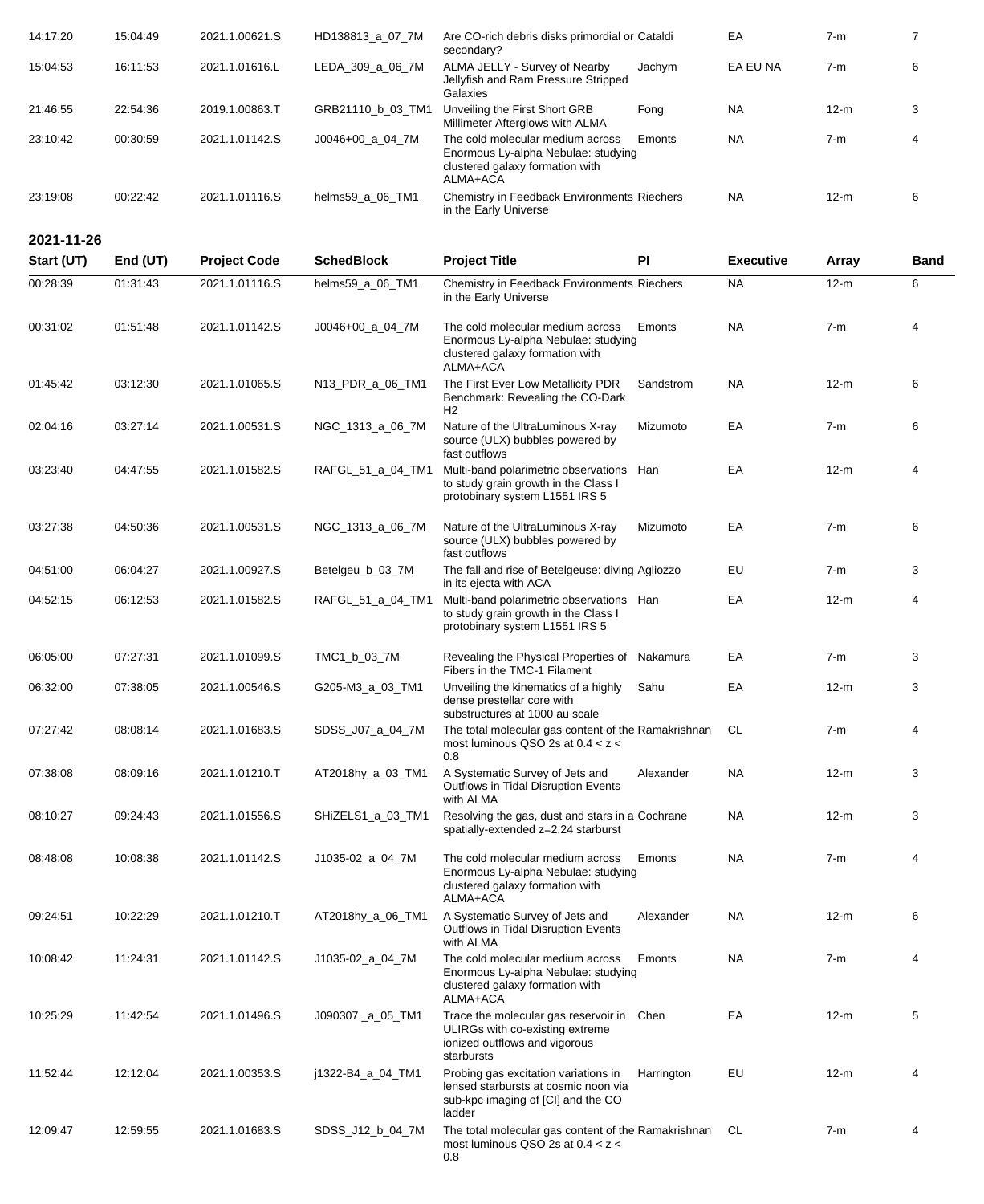| 14:12:30               | 15:35:55             | 2021.1.01195.S                        | M83_b_03_TP                           | Do "dense gas tracers" really trace<br>dense gas?                                                                                     | Harada   | EA                     | <b>Total Power</b> | 3                |
|------------------------|----------------------|---------------------------------------|---------------------------------------|---------------------------------------------------------------------------------------------------------------------------------------|----------|------------------------|--------------------|------------------|
| 15:36:50               | 16:33:23             | 2021.1.01683.S                        | SDSS_J14_a_04_7M                      | The total molecular gas content of the Ramakrishnan<br>most luminous QSO 2s at $0.4 < z <$<br>0.8                                     |          | <b>CL</b>              | $7-m$              | 4                |
| 15:43:04               | 16:59:45             | 2021.1.00172.L                        | Sgr_A_st_ak_03_TP                     | ACES: The ALMA CMZ Exploration<br>Survey                                                                                              | Longmore | EA EU NA               | <b>Total Power</b> | 3                |
| 17:07:13               | 17:24:07             | 2021.1.00116.S                        | J1851+00_a_03_TM1                     | Clarifying CI distribution in molecular Miyamoto<br>cloud by absorption observation<br>toward compact quasars behind the<br>Milky Way |          | EA                     | $12-m$             | 3                |
| 17:32:18               | 17:49:12             | 2021.1.00116.S                        | J1851+00_b_03_TM1                     | Clarifying CI distribution in molecular Miyamoto<br>cloud by absorption observation<br>toward compact quasars behind the<br>Milky Way |          | EA                     | $12-m$             | 3                |
| 17:49:16               | 19:02:20             | 2021.1.01720.S                        | V4046_Sg_a_03_TM1                     | Benchmarking 13C fractionation with Loomis<br>HC3N in protoplanetary disks                                                            |          | <b>NA</b>              | $12-m$             | 3                |
| 17:50:22               | 19:06:29             | 2021.1.00172.L                        | Sgr_A_st_c_03_7M                      | ACES: The ALMA CMZ Exploration<br>Survey                                                                                              | Longmore | EA EU NA               | $7-m$              | 3                |
| 19:02:25               | 20:15:32             | 2021.1.01720.S                        | V4046_Sg_a_03_TM1                     | Benchmarking 13C fractionation with Loomis<br>HC3N in protoplanetary disks                                                            |          | NA.                    | $12-m$             | 3                |
| 19:06:34               | 20:22:31             | 2021.1.00172.L                        | Sgr_A_st_c_03_7M                      | ACES: The ALMA CMZ Exploration<br>Survey                                                                                              | Longmore | EA EU NA               | $7-m$              | 3                |
| 20:29:57               | 21:42:47             | 2021.1.00172.L                        | Sgr_A_st_c_03_7M                      | ACES: The ALMA CMZ Exploration<br>Survey                                                                                              | Longmore | EA EU NA               | $7-m$              | 3                |
| 21:14:05               | 22:26:32             | 2021.1.01720.S                        | V4046_Sg_a_03_TM1                     | Benchmarking 13C fractionation with Loomis<br>HC3N in protoplanetary disks                                                            |          | NA.                    | $12-m$             | 3                |
| 21:42:51               | 22:58:50             | 2019.2.00110.S                        | NGC_6822_a_03_7M                      | An unbiased census of giant<br>molecular clouds in the low-metal<br>dwarf galaxy NGC 6822                                             | Kohno    | EA                     | $7-m$              | 3                |
| 22.39.06               | 00:05:03             | 2021.1.00315.S                        | XCS2215-_a_06_TM1                     | A first study of inner rotation curves in Tadaki<br>cluster galaxies at z=1.5                                                         |          | EA                     | $12-m$             | 6                |
| 22:59:00               | 23:49:04             | 2021.1.01683.S                        | SDSS_J23_a_04_7M                      | The total molecular gas content of the Ramakrishnan<br>most luminous QSO 2s at $0.4 < z <$<br>0.8                                     |          | <b>CL</b>              | $7-m$              | 4                |
|                        |                      |                                       |                                       |                                                                                                                                       |          |                        |                    |                  |
| 2021-11-27             |                      |                                       |                                       |                                                                                                                                       |          |                        |                    |                  |
| Start (UT)<br>00:01:42 | End (UT)<br>01:22:28 | <b>Project Code</b><br>2021.1.00211.S | <b>SchedBlock</b><br>SDSS_J01_a_03_7M | <b>Project Title</b><br>The ultimate test for quasar feedback Maiolino                                                                | PI       | <b>Executive</b><br>EU | Array<br>$7-m$     | <b>Band</b><br>3 |
|                        |                      |                                       |                                       | in the early Universe: ultradeep<br>observations of the most luminous<br>quasar at z>6                                                |          |                        |                    |                  |
| 00:19:52               | 01:28:17             | 2021.1.01002.S                        | J0225_a_03_TM1                        | Detailed Gas Kinematics and<br>Morphologies of the Highest-redshift<br>Jellyfish Galaxy Candidates at z=1.6                           | Noble    | <b>NA</b>              | $12-m$             | 3                |
| 01:28:27               | 02:36:40             | 2021.1.01002.S                        | J0225_a_03_TM1                        | Detailed Gas Kinematics and<br>Morphologies of the Highest-redshift<br>Jellyfish Galaxy Candidates at z=1.6                           | Noble    | <b>NA</b>              | $12-m$             | 3                |
| 01:35:05               | 02:51:57             | 2021.1.00199.S                        | NGC357_a_03_7M                        | <b>Systematically Measuring CO</b><br><b>Emission of Double-Barred Galaxies</b>                                                       | Wu       | EA                     | $7-m$              | 3                |
| 02:52:04               | 04:08:57             | 2021.1.00199.S                        | NGC1291_a_03_7M                       | <b>Systematically Measuring CO</b><br><b>Emission of Double-Barred Galaxies</b>                                                       | Wu       | EA                     | $7-m$              | 3                |
| 02:57:36               | 04:05:51             | 2021.1.01002.S                        | J0225_a_03_TM1                        | Detailed Gas Kinematics and<br>Morphologies of the Highest-redshift<br>Jellyfish Galaxy Candidates at z=1.6                           | Noble    | <b>NA</b>              | $12-m$             | 3                |
| 04:05:55               | 05:13:58             | 2021.1.01002.S                        | J0225_a_03_TM1                        | Detailed Gas Kinematics and<br>Morphologies of the Highest-redshift<br>Jellyfish Galaxy Candidates at z=1.6                           | Noble    | <b>NA</b>              | $12-m$             | 3                |
| 04:09:01               | 05:30:18             | 2021.1.01099.S                        | TMC1_b_03_7M                          | Revealing the Physical Properties of                                                                                                  | Nakamura | EA                     | $7-m$              | 3                |
| 05:14:02               | 06:20:14             | 2021.1.00546.S                        | G205-M3_a_03_TM1                      | Fibers in the TMC-1 Filament<br>Unveiling the kinematics of a highly<br>dense prestellar core with                                    | Sahu     | EA                     | $12-m$             | 3                |
| 05:30:22               | 06:43:34             | 2021.1.00199.S                        | NGC1291_a_03_7M                       | substructures at 1000 au scale<br>Systematically Measuring CO<br><b>Emission of Double-Barred Galaxies</b>                            | Wu       | EA                     | $7-m$              | 3                |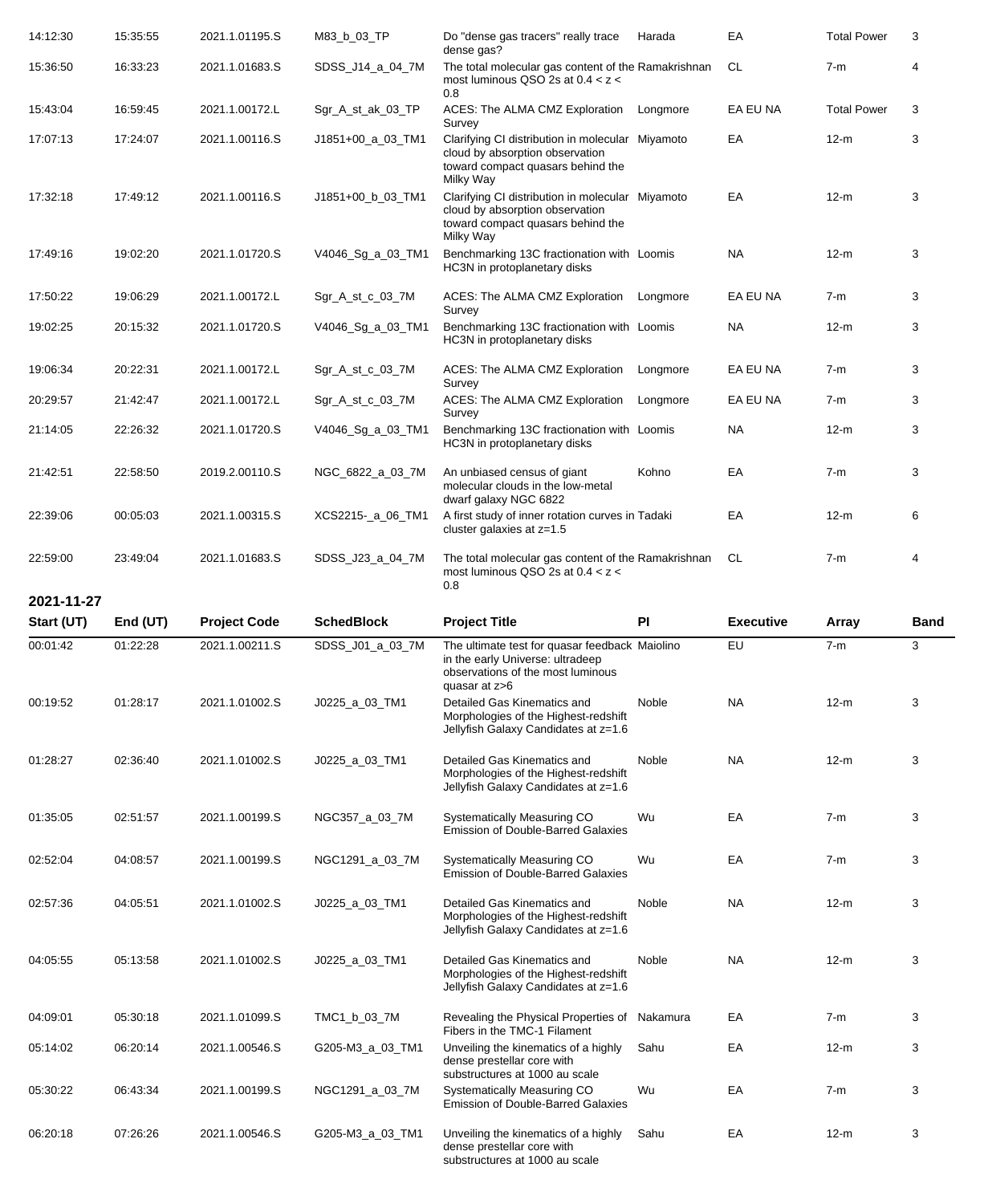| 07:20:55 | 08:37:02 | 2021.1.00898.S | Diffuse_a_03_7M   | The extremely peculiar globular<br>cluster system of UDG GAMA-526784<br>and its implications                                           | Zanella | EU        | $7-m$  | 3 |
|----------|----------|----------------|-------------------|----------------------------------------------------------------------------------------------------------------------------------------|---------|-----------|--------|---|
| 07:26:30 | 08:41:08 | 2021.1.01556.S | SHiZELS1_a_03_TM1 | Resolving the gas, dust and stars in a Cochrane<br>spatially-extended z=2.24 starburst                                                 |         | <b>NA</b> | $12-m$ | 3 |
| 08:37:06 | 09:53:31 | 2021.1.00898.S | Diffuse_a_03_7M   | The extremely peculiar globular<br>cluster system of UDG GAMA-526784<br>and its implications                                           | Zanella | EU        | $7-m$  | 3 |
| 08:41:11 | 09:55:38 | 2021.1.01556.S | SHiZELS1_a_03_TM1 | Resolving the gas, dust and stars in a Cochrane<br>spatially-extended z=2.24 starburst                                                 |         | <b>NA</b> | $12-m$ | 3 |
| 09:53:35 | 11:04:57 | 2021.1.00327.S | cid_346_a_03_7M   | The ultimate test of AGN feedback at Maiolino<br>cosmic noon: deep ALMA<br>observations tracing molecular<br>outflows and halo heating |         | EU        | $7-m$  | 3 |
| 09:55:41 | 11:10:08 | 2021.1.01556.S | SHiZELS1_a_03_TM1 | Resolving the gas, dust and stars in a Cochrane<br>spatially-extended z=2.24 starburst                                                 |         | <b>NA</b> | $12-m$ | 3 |
| 11:12:23 | 12:05:30 | 2021.1.01195.S | M83_a_03_7M       | Do "dense gas tracers" really trace<br>dense gas?                                                                                      | Harada  | EA        | $7-m$  | 3 |
| 11:18:51 | 11:46:35 | 2021.1.01556.S | SHiZELS1_a_03_TM1 | Resolving the gas, dust and stars in a Cochrane<br>spatially-extended z=2.24 starburst                                                 |         | <b>NA</b> | $12-m$ | 3 |
| 19:22:55 | 19:40:09 | 2021.1.00116.S | J1851+00_b_03_TM1 | Clarifying CI distribution in molecular Miyamoto<br>cloud by absorption observation<br>toward compact quasars behind the<br>Milky Way  |         | EA        | $12-m$ | 3 |
| 19:52:06 | 20:28:41 | 2021.1.01720.S | V4046_Sg_a_03_TM1 | Benchmarking 13C fractionation with Loomis<br>HC3N in protoplanetary disks                                                             |         | <b>NA</b> | $12-m$ | 3 |
| 21:47:42 | 23:03:32 | 2019.2.00110.S | NGC_6822_a_03_7M  | An unbiased census of giant<br>molecular clouds in the low-metal<br>dwarf galaxy NGC 6822                                              | Kohno   | EA        | $7-m$  | 3 |
| 22:26:24 | 23:28:08 | 2021.1.01628.S | HerBS-10_a_04_TM1 | 85 birds -- 1 stone: The most efficient Bakx<br>line survey of SMGs in Bands 3<br>through 8                                            |         | EA        | $12-m$ | 4 |
| 23:03:36 | 23:54:14 | 2021.1.01683.S | SDSS_J22_a_04_7M  | The total molecular gas content of the Ramakrishnan<br>most luminous QSO 2s at $0.4 < z <$<br>0.8                                      |         | <b>CL</b> | $7-m$  | 4 |
| 23:54:18 | 01:14:54 | 2021.1.00199.S | NGC357_a_03_7M    | Systematically Measuring CO<br><b>Emission of Double-Barred Galaxies</b>                                                               | Wu      | EA        | $7-m$  | 3 |

**2021-11-28**

| Start (UT) | End (UT) | <b>Project Code</b> | <b>SchedBlock</b>  | <b>Project Title</b>                                                                                                   | <b>PI</b> | <b>Executive</b> | Array  | <b>Band</b> |
|------------|----------|---------------------|--------------------|------------------------------------------------------------------------------------------------------------------------|-----------|------------------|--------|-------------|
| 00:19:13   | 01:27:28 | 2021.1.01002.S      | J0225_a_03_TM1     | Detailed Gas Kinematics and<br>Morphologies of the Highest-redshift<br>Jellyfish Galaxy Candidates at z=1.6            | Noble     | <b>NA</b>        | $12-m$ | 3           |
| 01:14:58   | 02:35:52 | 2021.1.01142.S      | $JO046+00$ a 04 7M | The cold molecular medium across<br>Enormous Ly-alpha Nebulae: studying<br>clustered galaxy formation with<br>ALMA+ACA | Emonts    | <b>NA</b>        | $7-m$  | 4           |
| 01:27:32   | 02:35:44 | 2021.1.01002.S      | J0225_a_03_TM1     | Detailed Gas Kinematics and<br>Morphologies of the Highest-redshift<br>Jellyfish Galaxy Candidates at z=1.6            | Noble     | <b>NA</b>        | $12-m$ | 3           |
| 02:48:41   | 03:56:52 | 2021.1.00199.S      | NGC1291_a_03_7M    | Systematically Measuring CO<br><b>Emission of Double-Barred Galaxies</b>                                               | Wu        | EA               | $7-m$  | 3           |
| 02:50:13   | 03:58:30 | 2021.1.01002.S      | J0225_a_03_TM1     | Detailed Gas Kinematics and<br>Morphologies of the Highest-redshift<br>Jellyfish Galaxy Candidates at z=1.6            | Noble     | <b>NA</b>        | $12-m$ | 3           |
| 03:56:56   | 05:09:45 | 2021.1.00199.S      | NGC1291 a 03 7M    | Systematically Measuring CO<br><b>Emission of Double-Barred Galaxies</b>                                               | Wu        | EA               | $7-m$  | 3           |
| 03:58:33   | 05:06:28 | 2021.1.01002.S      | J0225_a_03_TM1     | Detailed Gas Kinematics and<br>Morphologies of the Highest-redshift<br>Jellyfish Galaxy Candidates at z=1.6            | Noble     | <b>NA</b>        | $12-m$ | 3           |
| 05:08:41   | 06:00:23 | 2021.1.00935.S      | SPT0311_a_03_TM1   | The z=7 SPT0311 protocluster:<br>cluster membership and dynamics<br>from line observations                             | Chapman   | <b>NA</b>        | $12-m$ | 3           |
| 05:09:49   | 06:22:39 | 2021.1.00199.S      | NGC1291_a_03_7M    | Systematically Measuring CO<br><b>Emission of Double-Barred Galaxies</b>                                               | Wu        | EA               | $7-m$  | 3           |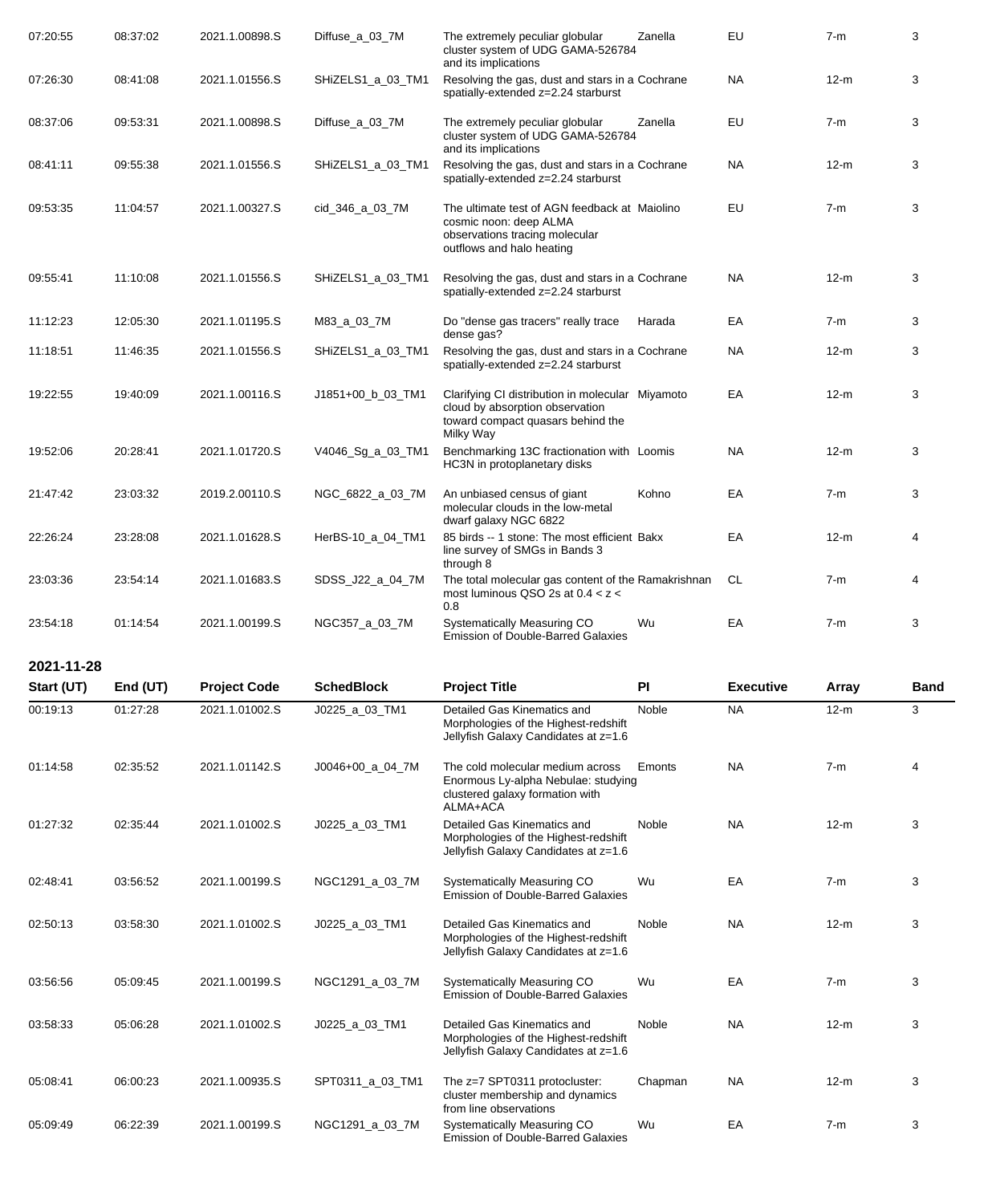| 06:17:22   | 07:02:33 | 2021.1.01050.S      | BP_Tau_a_06_TM1   | A Closer Look at the Small Disks                                                                                                | Long            | NA.              | $12-m$ | 6              |
|------------|----------|---------------------|-------------------|---------------------------------------------------------------------------------------------------------------------------------|-----------------|------------------|--------|----------------|
| 07:06:32   | 08:28:38 | 2021.1.01123.L      | MWC758_a_07_TM1   | exoALMA                                                                                                                         | Teague          | EA EU NA         | $12-m$ | 7              |
| 07:12:30   | 08:31:37 | 2021.1.01706.S      | S284_a_1_06_7M    | Core mass function in the lowest<br>metallicity star-forming region in the<br>Galaxy                                            | Cheng           | <b>NA</b>        | $7-m$  | 6              |
| 08:29:32   | 10:03:18 | 2021.1.01123.L      | SY_Cha_a_07_TM1   | exoALMA                                                                                                                         | Teague          | EA EU NA         | $12-m$ | 7              |
| 08:34:34   | 09:03:26 | 2021.1.00046.S      | CW_Leo_c_06_7M    | Exploring quick line and continuum<br>variations in IRC+10216                                                                   | He              | CL               | $7-m$  | 6              |
| 09:03:55   | 10:33:40 | 2021.1.01295.S      | IC_2560_a_06_7M   | Chasing molecular outflows in local<br>Seyferts with the deepest ACA CO<br>observations                                         | Venturi         | CL               | $7-m$  | 6              |
| 10:37:05   | 12:03:01 | 2021.1.00728.S      | ngc4321_a_06_TM1  | Beads-on-a-string: The formation and Henshaw<br>evolution of GMCs in NGC4321                                                    |                 | EU               | $12-m$ | 6              |
| 11:45:13   | 12:59:19 | 2021.1.01616.L      | 2MASX_J1_a_06_7M  | ALMA JELLY - Survey of Nearby<br>Jellyfish and Ram Pressure Stripped<br>Galaxies                                                | Jachym          | EA EU NA         | $7-m$  | 6              |
| 12:16:47   | 13:40:30 | 2021.1.01123.L      | PDS_66_a_07_TM1   | exoALMA                                                                                                                         | Teague          | EA EU NA         | $12-m$ | $\overline{7}$ |
| 13:06:37   | 14:42:15 | 2021.1.00621.S      | HD131488_a_07_7M  | Are CO-rich debris disks primordial or Cataldi<br>secondary?                                                                    |                 | EA               | $7-m$  | 7              |
| 13:51:05   | 15:05:12 | 2019.1.00195.L      | 818184_a_06_TM1   | ALMAGAL: ALMA Evolutionary study Molinari<br>of High Mass Protocluster Formation<br>in the Galaxy                               |                 | EA EU NA         | $12-m$ | 6              |
| 14:45:39   | 16:03:19 | 2021.1.01195.S      | M83_a_03_7M       | Do "dense gas tracers" really trace<br>dense gas?                                                                               | Harada          | EA               | $7-m$  | 3              |
| 16:04:51   | 16:44:13 | 2021.1.01233.S      | SDSSJ141_a_04_TM1 | Molecular gas properties of merging<br>galaxies with dual luminous quasars                                                      | Tang            | EA               | $12-m$ | 4              |
| 18:37:57   | 19:51:03 | 2021.1.01720.S      | V4046_Sg_a_03_TM1 | Benchmarking 13C fractionation with Loomis<br>HC3N in protoplanetary disks                                                      |                 | <b>NA</b>        | $12-m$ | 3              |
| 19:32:22   | 20:49:14 | 2019.2.00146.S      | 119074_a_03_7M    | Tracing the Flow into Dense Cores in Lu<br>High-Mass Star Forming Filaments                                                     |                 | EA               | $7-m$  | 3              |
| 20:00:05   | 21:06:39 | 2021.1.00686.S      | sgrastar_a_06_TM1 | Bipolar Outflows near Sgr A*                                                                                                    | Garay           | CL               | $12-m$ | 6              |
| 23:25:55   | 00:46:54 | 2021.1.00199.S      | NGC357_a_03_7M    | Systematically Measuring CO<br><b>Emission of Double-Barred Galaxies</b>                                                        | Wu              | EA               | $7-m$  | 3              |
| 23:27:56   | 00:58:38 | 2021.1.01628.S      | HerBS-10_a_07_TM1 | 85 birds -- 1 stone: The most efficient Bakx<br>line survey of SMGs in Bands 3<br>through 8                                     |                 | EA               | $12-m$ | 7              |
| 2021-11-29 |          |                     |                   |                                                                                                                                 |                 |                  |        |                |
| Start (UT) | End (UT) | <b>Project Code</b> | <b>SchedBlock</b> | <b>Project Title</b>                                                                                                            | PI              | <b>Executive</b> | Array  | <b>Band</b>    |
| 00:46:58   | 02:07:34 | 2021.1.00199.S      | NGC357_a_03_7M    | Systematically Measuring CO                                                                                                     | Wu              | EA               | $7-m$  | 3              |
|            |          |                     |                   | <b>Emission of Double-Barred Galaxies</b>                                                                                       |                 |                  |        |                |
| 00:58:42   | 02:07:11 | 2021.1.01002.S      | J0225_a_03_TM1    | Detailed Gas Kinematics and<br>Morphologies of the Highest-redshift<br>Jellyfish Galaxy Candidates at z=1.6                     | Noble           | <b>NA</b>        | $12-m$ | 3              |
| 02:20:09   | 03:13:36 | 2021.1.00265.S      | hers19_a_06_7M    | A Comprehensive [CII] Survey of<br>Herschel-Selected Starbursts at z=3-6                                                        | <b>Riechers</b> | <b>NA</b>        | $7-m$  | 6              |
| 02:23:04   | 03:38:48 | 2021.1.00776.S      | NGC1275_a_06_TM1  | CAP - Cold Accretion in Perseus                                                                                                 | Olivares        | NA.              | $12-m$ | 6              |
| 03:39:35   | 04:53:23 | 2021.1.01047.S      | LDN1589-_a_06_7M  | Formation of VLM stars and BD in<br>Lambda Orionis Star Forming Region<br>(LOSFR). ACA view of LDN1589                          | Mauco           | <b>CL</b>        | $7-m$  | 6              |
| 03:56:22   | 05:29:21 | 2019.1.00703.S      | T_Tau_a_07_TM1    | Investigating Disk Disruption and<br>Mass Outflow Triggered by Binary<br>Orbital Motion: The Important Case<br>of T Tauri South | Beck            | <b>NA</b>        | $12-m$ | 7              |
| 04:53:26   | 06:41:39 | 2021.1.00727.S      | G209S1_a_07_7M    | Ortho-H2D+ in the cores close to the Hirano<br>onset of star formation                                                          |                 | EA               | $7-m$  | $\overline{7}$ |
| 05:29:24   | 07:07:34 | 2021.1.01123.L      | LkCa15_a_07_TM1   | exoALMA                                                                                                                         | Teague          | EA EU NA         | $12-m$ | 7              |
| 07:07:38   | 08:29:24 | 2021.1.01123.L      | MWC758_a_07_TM1   | exoALMA                                                                                                                         | Teague          | EA EU NA         | $12-m$ | 7              |
| 08:19:11   | 09:37:43 | 2021.1.01706.S      | S284_a_1_06_7M    | Core mass function in the lowest                                                                                                | Cheng           | <b>NA</b>        | $7-m$  | 6              |
|            |          |                     |                   | metallicity star-forming region in the<br>Galaxy                                                                                |                 |                  |        |                |
| 08:29:28   | 10:03:07 | 2021.1.01123.L      | SY_Cha_a_07_TM1   | exoALMA                                                                                                                         | Teague          | EA EU NA         | 12-m   | 7              |
| 09:37:47   | 10:57:11 | 2021.1.01616.L      | UGC_0669_a_06_7M  | ALMA JELLY - Survey of Nearby<br>Jellyfish and Ram Pressure Stripped<br>Galaxies                                                | Jachym          | EA EU NA         | $7-m$  | 6              |
| 10:20:54   | 11:46:51 | 2021.1.00728.S      | ngc4321_a_06_TM1  | Beads-on-a-string: The formation and Henshaw<br>evolution of GMCs in                                                            |                 | EU               | $12-m$ | 6              |